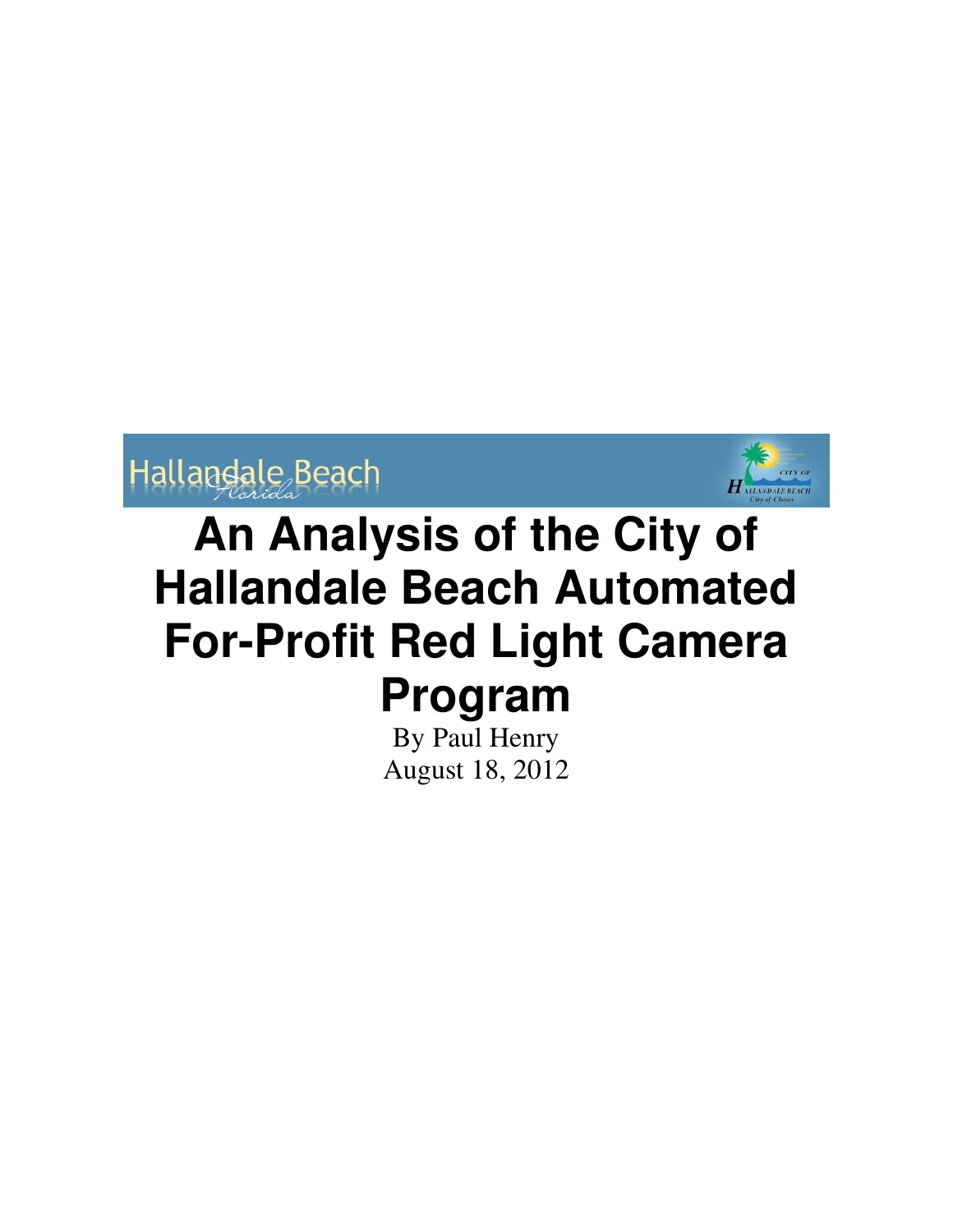By Paul Henry August 18, 2012

# **A. Executive summary**

Despite a reduction in red light running crashes at the one intersection, this analysis has shown that the use of automated for-profit law enforcement devices has not increased the safety for the motoring public in the City of Hallandale Beach, Florida. To the contrary, from a safety perspective, the number of crashes for both intersections where it has been placed in use have increased, with significant increases at one intersection. There were no fatal crashes. A review of extended data for one intersection showed the same red light running crash reduction from 2008-2009 with no device use.

An August 2010 news story<sup>1</sup> reported that 94% of all tickets issued in Hallandale Beach at the first intersection (since December 2009) were for right-turn violations, which by their nature do not cause the serious injury or fatal crashes that straight-through violations do. When the new 2010 state law was followed, violations declined 77% in the course of two (2) months.

For this analysis, an additional aspect was reviewed, that of the cost to the taxpayer. It was determined the city paid on average \$11,118 per month in 2011 to the for-profit vendor, American Traffic Solutions<sup>2</sup>. Using a mathematical formula with the known information, a baseline cost per month was established, with a corresponding number for ticket revenue needed to exceed this amount. For 2011, the tickets per month needed were 213. The average was found to be 183, which resulted in taxpayer money being expended to operate the automated system. For 2012, the monthly average cost has increased by over \$3,000, so the monthly number of tickets will likewise need to increase. Based on 2012 police violation data through April, the number of tickets has increased each month, but not to a point where the device costs are being met when averaged.

Additionally, police violation data<sup>2</sup> shows there has been no consistent reduction in alleged violations in 2011, and in 2012 through April, there has been an increase each month. This indicates the automated devices are failing to perform their desired function of violation reduction. The Mayor of Hallandale Beach reported grossly inaccurate and baseless violation  $data$  in a July 2012 letter to the editor<sup>3</sup> of a local newspaper.

Based on this information, automated for-profit law enforcement at these intersections can be said to have had a positive to no effect on red light running crashes (four (4) total; one DUI causation) and a negative effect on other crashes, notably the total number of crashes and rear end crashes. Additionally, the revenue aspect of them has been shown to be far less than what other cities are reporting and **Hallandale Beach appears to be operating at a loss for 2011 and** so far in 2012.

In summary, there is no safety benefit to the citizens, and there is no financial benefit to the taxpayer due to automated for-profit law enforcement. To the contrary, there appears to be a recurring burden to the taxpayer each month.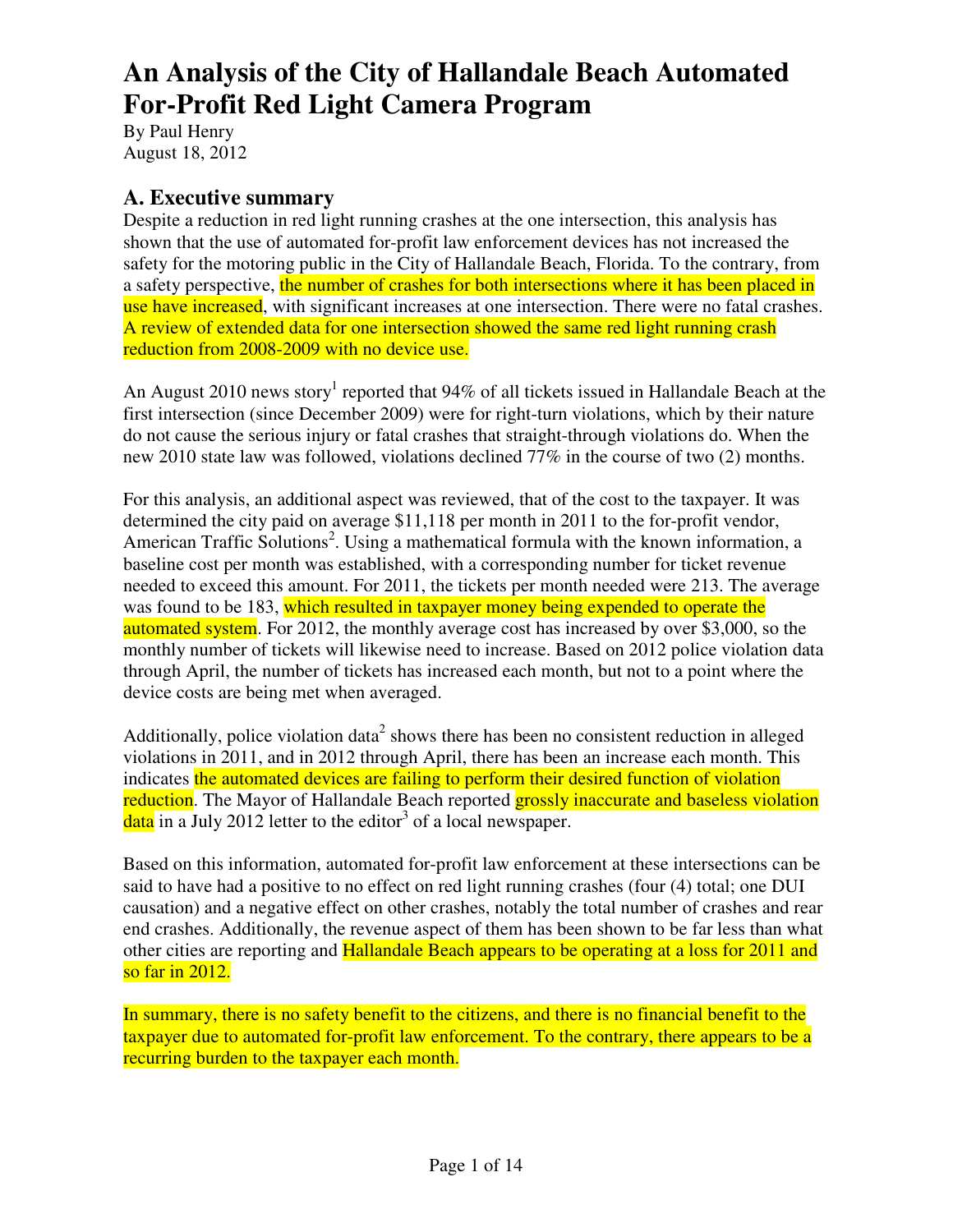By Paul Henry August 18, 2012

# **B. Predication**

### **1. Purpose of automated for-profit law enforcement devices**

It is noted that proponents of automated for-profit law enforcement devices (commonly known as red light cameras) state without exception their sole purpose is safety. Safety therefore is best defined as not having a traffic crash due to red light running. Safety is not defined as having an increase in injury crashes or other types of crashes regardless of those caused by red light running.

### **2. Purpose of this analysis**

### a. Crash data

The purpose of this analysis is to utilize Florida Department of Transportation (DOT) traffic crash data for the City of Hallandale Beach intersections that received an automated for-profit law enforcement device to determine the actual need based upon a July 22, 2012 editorial written by the Mayor<sup>3</sup>.

## b. Revenue

Proponents and for-profit company representatives of automated for-profit devices frequently list one of their benefits as being at no cost to the taxpayer. This analysis will include the known data pulled from the City of Hallandale Beach records<sup>2</sup> as to the true revenue aspect. This information will be applied to the above editorial and analyzed for a total cost to the taxpayer.

# **C. Analysis: History, format, data, locations, time frames, legal issues, compensation, and benchmarks**

### **1. History**

Hallandale Beach's automated for-profit red light program was in place and working at the US 1 and Hallandale Beach Bv. intersection as of December 2009 and tickets were issued starting at that same time. An additional device was added to the Hallandale Beach Bv. and  $SW 10<sup>th</sup>$  Ter. Intersection beginning in March 2011.

# **2. Format**

The format of this analysis will be to compare traffic crashes for equal periods before and after the use of automated for-profit devices using the benchmarks as noted herein. The financial analysis will review the cost paid by the city in the form of monthly checks to the vendor and contrasted with the tickets claimed by the Mayor and then the actual number from police data reports<sup>2</sup>.

### **3. Data received**

The crash data was received from the DOT on August 6, 2012 and is only inclusive of data through December 31, 2011 due to DOT limitations. The city violation and expense report data<sup>2</sup> was downloaded on August 18, 2012.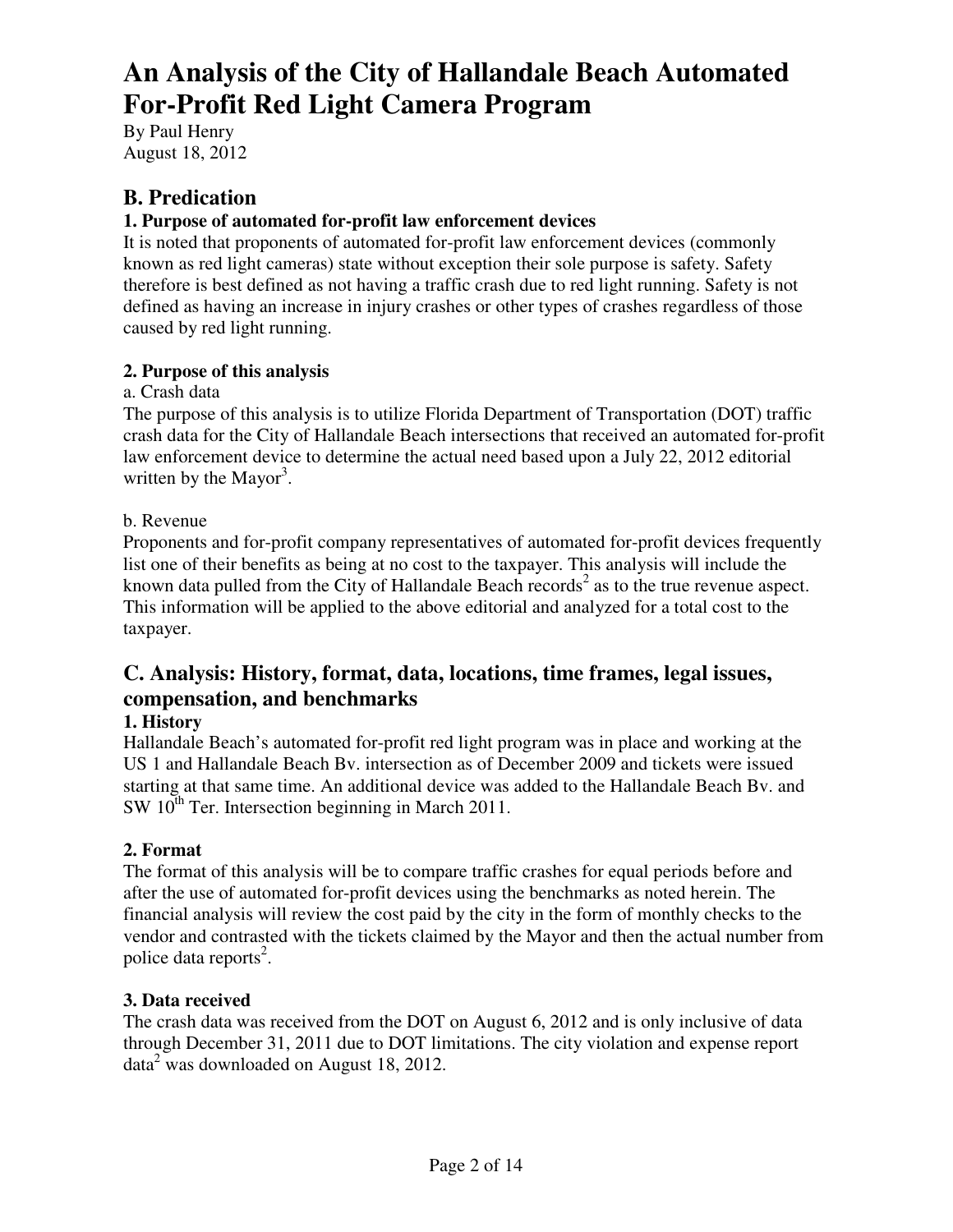By Paul Henry August 18, 2012

a. The DOT data lists the number of people injured or killed. For the purposes of this analysis, any injury or fatality amount is classified as one crash. If both an injury and a fatality are shown, the crash will be classified as a fatal crash. DOT data was not available beyond December 31, 2011, and it is noted this data is not as accurate as actual crash reports. However, the cost of actual crash reports (\$16 each) is beyond the budget of the author, who is not funded by anyone. This analysis uses the best data available.

b. The date ranges have been broken down into as equal an interval as possible two years prior and two (2) years after device use for intersection 1 and ten (10) months for intersection 2 so as to make an equitable analysis. DOT nodes were added for accurate crash data location. Based on the above, the periods for this analysis will be as follows:

| Number | Location                  | DOT Node | Date in service | Data range       |
|--------|---------------------------|----------|-----------------|------------------|
|        | US 1 N / E. Hallandale    | 01054    | December 5,     | December 5, 2007 |
|        | Beach By.                 |          | 2009            | through December |
|        |                           |          |                 | 4, 2011          |
|        | Hallandale Beach By. / SW | 02789    | March 1, 2011   | May 1, 2010      |
|        | 10 Ter.                   |          |                 | through December |
|        |                           |          |                 | 31, 2011         |

*Table 1: Intersection numbering, DOT Node, in-service date, and date range* 

### **4. Locations and periods**

A public record request was sent to the City of Hallandale Beach on July 24, 2012 requesting the dates and locations of automated for-profit device use. On August 3, 2012, a reply was received from the city entitled "Completed Sites Report" with an address in Scottsdale, Arizona (American Traffic Solutions, or ATS, a for-profit vendor of the automated devices). The reply indicated the following:

NB US 1 N (Federal Hwy.) / E. Hallandale Beach Bv., 1<sup>st</sup> citation 12/05/2009 WB Hallandale Beach Bv. / SW 10 St., 1<sup>st</sup> NOV 03/01/2011 SB US 1 N (Federal Hwy.) / E. Hallandale Beach Bv., 1<sup>st</sup> NOV 06/01/2011

It is noted:

a. Hallandale Beach Bv. is also SR 858. Upon referencing the DOT intersection listings and verifying it upon a map, this road does not intersect with  $SW 10<sup>th</sup>$  St. It intersects with both SW  $10^{th}$  Av. and SW  $10^{th}$  Ter. A July 12, 2011 news story<sup>4</sup> was located that showed the location as  $SW 10<sup>th</sup>$  Ter.

b. The acronym NOV is "Notice of Violation" which is the term used for the ticket a vehicle owner receives in the mail.

c. The first and third locations are the same intersection, and as such will be analyzed as one intersection, herein referred to as intersection 1. SR 858 and SW  $10<sup>th</sup>$  Ter. will be referred to as intersection 2.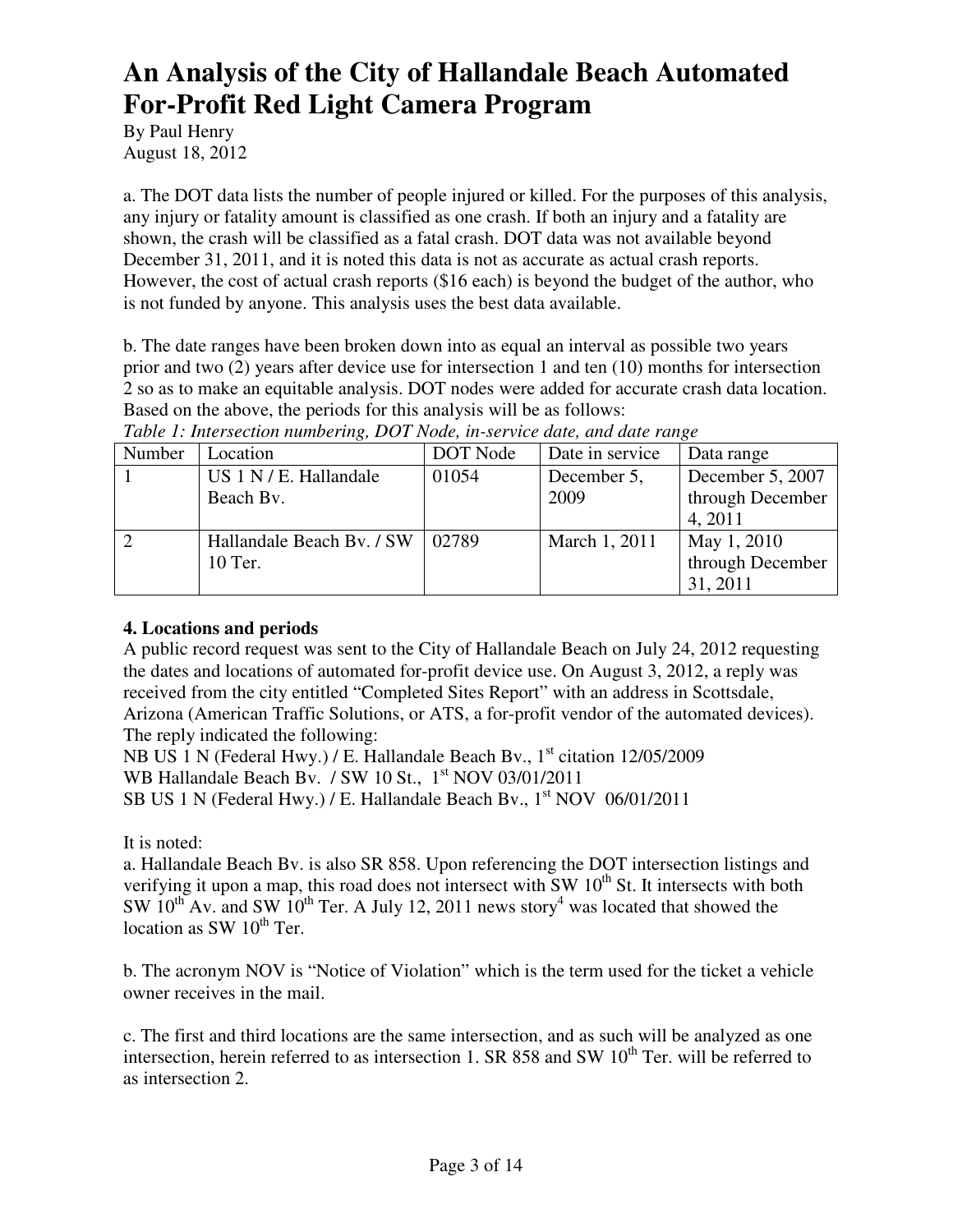By Paul Henry August 18, 2012

### **5. Legal issues**

Media research determined the City of Hallandale Beach had been the subject of a lawsuit and agreed to a settlement to partially refund fines that had been paid $<sup>5</sup>$  due to their use of</sup> automated for-profit devices prior to them being authorized by state law. The story indicates the cutoff date was July 1, 2010, which was the effective date of the devices being authorized under Florida law. Accordingly, that date will be used for the device that was in use prior to the legal authorization. This analysis will not otherwise deal with the numerous legal issues involved with the use of automated for-profit law enforcement.

### **6. Compensation and backing**

The author was not paid to prepare this analysis or assisted by any other person or organization other than peer review of the finished product for typographical errors.

### **7. Benchmarks**

Using the aforementioned safety definitions, the benchmarks utilized to arrive at a conclusion for the effectiveness of automated enforcement are as follows:

- Did the overall number of crashes decrease or increase?
- Did the number of injury crashes decrease or increase?
- Did crashes caused by red light running increase or decrease?
- Did crashes caused by red light running involve an impaired driver?
- Did rear end crashes increase or decrease?
- Did other crashes increase or decrease?

An overall synopsis will follow the intersection data.

### **D. How to use this report**

For the cycle preceding automated device use date ranges, pre-automated device data will be compared with the same amount of time after automated device use. If there was an increase in the data, it will be shown in red with a percentage listed. If there was a decrease, it will be shown in blue with a percentage listed. If there is no change, no color-coding will be used. Red data does not favor automated for-profit law enforcement devices, while blue data does. A graphical section follows the individual intersection analysis for an easier view of the data.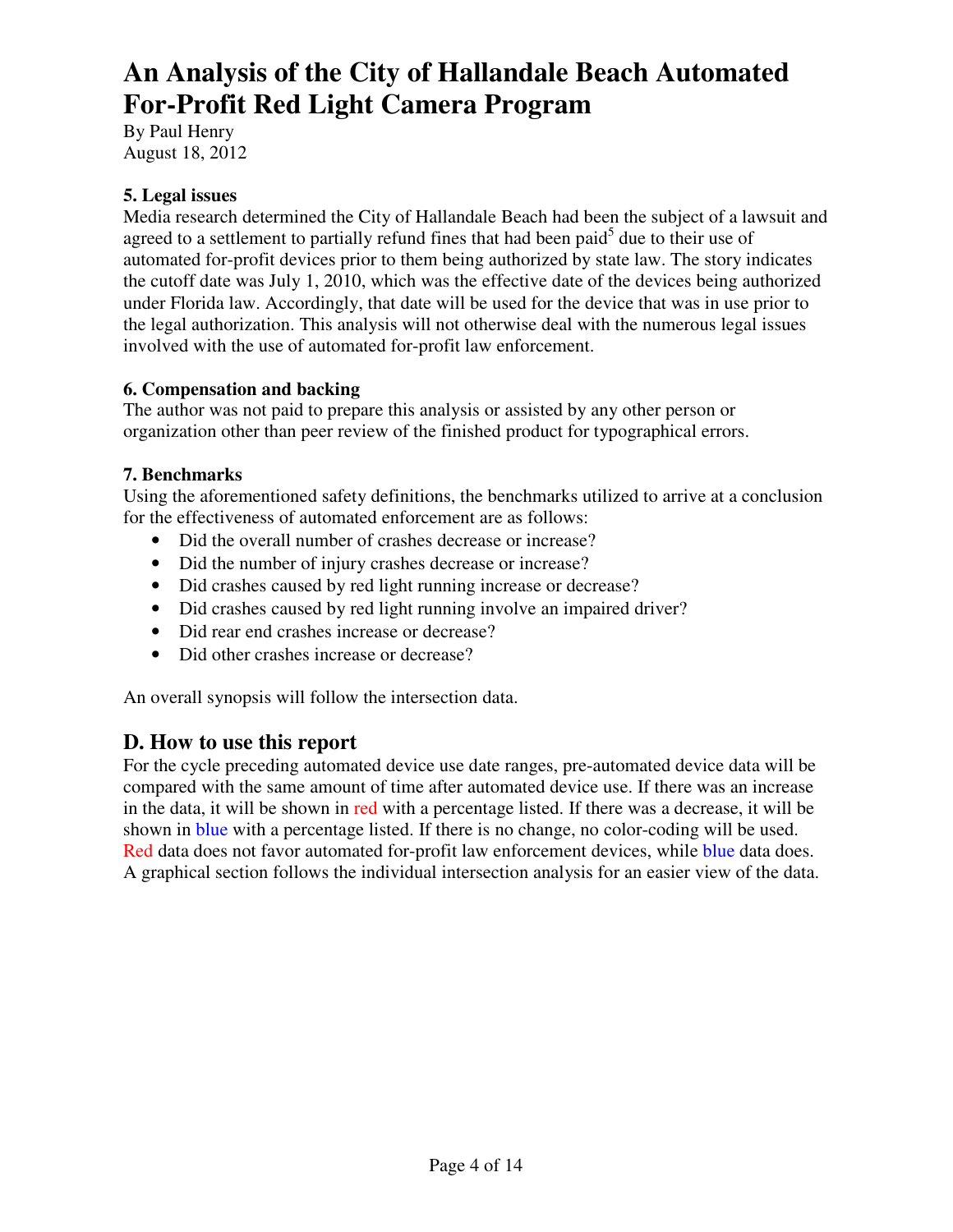By Paul Henry August 18, 2012

# **E. Intersection with automated devices: Specific data**

**1. US 1 N (Federal Hwy.) / E. Hallandale Beach Bv.: 145 Total Crashes** 

*a. Pre-automated device: December 5, 2007 through December 4, 2009: 24 months*  Total crashes: 59 Total injury crashes: 19 Crashes caused by red light running: 4 (Note: 1 DUI/drugs) Rear end crashes: 28 Other crashes: 31

*b. During automated device use: December 5, 2009 through December 4, 2011: 24 months*  Total crashes: 86 Total injury crashes: 19 Crashes caused by red light running: 0 Rear end crashes: 42 Other crashes: 44

\_\_\_\_\_\_\_\_\_\_\_\_\_\_\_\_\_\_\_\_\_\_\_\_\_\_\_\_\_\_\_\_\_\_\_\_\_\_\_\_\_\_\_\_\_\_\_\_\_\_\_\_\_\_\_\_\_\_\_\_\_\_\_\_\_\_\_\_\_\_\_\_

- Did the overall number of crashes decrease or increase? Increase of 46%
- Did the number of injury crashes decrease or increase? No change
- Did crashes caused by red light running increase or decrease? Decrease of 100%
- For crashes caused by red light running, did they involve an impaired driver?  $1(25%)$
- Did rear end crashes increase or decrease? Increase of 50%
- Did other crashes increase or decrease? Increase of 41%

Conclusion- For this intersection, there was a marked decrease in red light running crashes, and none have taken place since use of the devices. There are however an inordinate amount of crashes with "other" coding for the cause during both periods, 33% for each one. These crashes could have significantly affected the data. This positive outcome is offset by the increase in all (46%) as well as rear end (50%) and other (41%) crashes. The totality of the circumstances indicates the 27 added crashes outweigh the three (3) caused by non-impaired red light running.

Extended data back to January 2007 showed there was one (1) additional red light running crash at this intersection.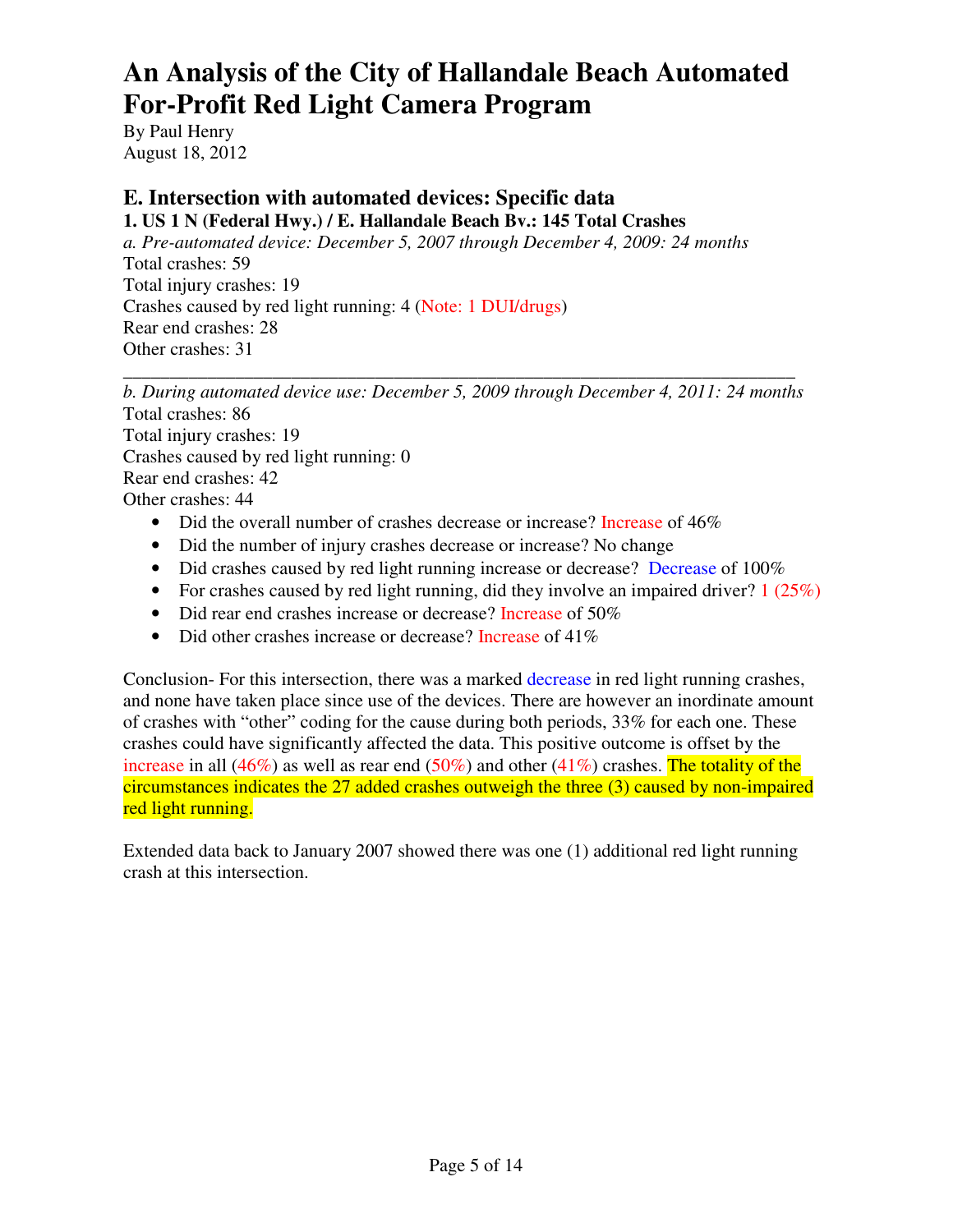By Paul Henry August 18, 2012

# **2. Hallandale Beach Bv. / SW 10th Ter.: 36 Total Crashes**

*a. Pre-automated device: May 1, 2010 through February 28, 2011: 10 months*  Total crashes: 17 Total injury crashes: 6 Crashes caused by red light running: 0 Rear end crashes: 10 Other crashes: 7

*b. During automated device use: March 1, 2011 through December 31, 2011: 10 months*  Total crashes: 19 Total injury crashes: 6 Crashes caused by red light running: 0 Rear end crashes: 10 Other crashes: 9

\_\_\_\_\_\_\_\_\_\_\_\_\_\_\_\_\_\_\_\_\_\_\_\_\_\_\_\_\_\_\_\_\_\_\_\_\_\_\_\_\_\_\_\_\_\_\_\_\_\_\_\_\_\_\_\_\_\_\_\_\_\_\_\_\_\_\_\_\_\_\_\_

- Did the overall number of crashes decrease or increase? Increase of 11%
- Did the number of injury crashes decrease or increase? No change
- Did crashes caused by red light running increase or decrease? No change
- For crashes caused by red light running, did they involve an impaired driver? NA
- Did rear end crashes increase or decrease? No change
- Did other crashes increase or decrease? Increase of 28%

Conclusion- For this intersection, there was no change in red light running crashes due to there being none for either period. As with the prior intersection, there are however an inordinate amount of crashes with "other" coding for the cause during both periods, between 17 and 26% for each one. These crashes could have significantly affected the data. Unlike the prior intersection, there is no positive outcome after the use of automated devices began. There is only a negative outcome due to the increase in all  $(11\%)$  and other  $(28\%)$  crashes. The totality of the circumstances indicates there was no benefit reaped by automated enforcement.

Since data for 2007 through 2011 was available and this intersection has only utilized automated devices for a very short period, all red light running crashes were analyzed. It was determined prior to the above analysis period, five (5) red light running crashes had taken place:

2007: 1 (no automated enforcement in place)

2008: 4 (no automated enforcement in place)

2009: 0 (no automated enforcement in place)

2010: 0 (no automated enforcement in place)

This data shows how random this type of crash is, and how automated enforcement devices have no effect on it.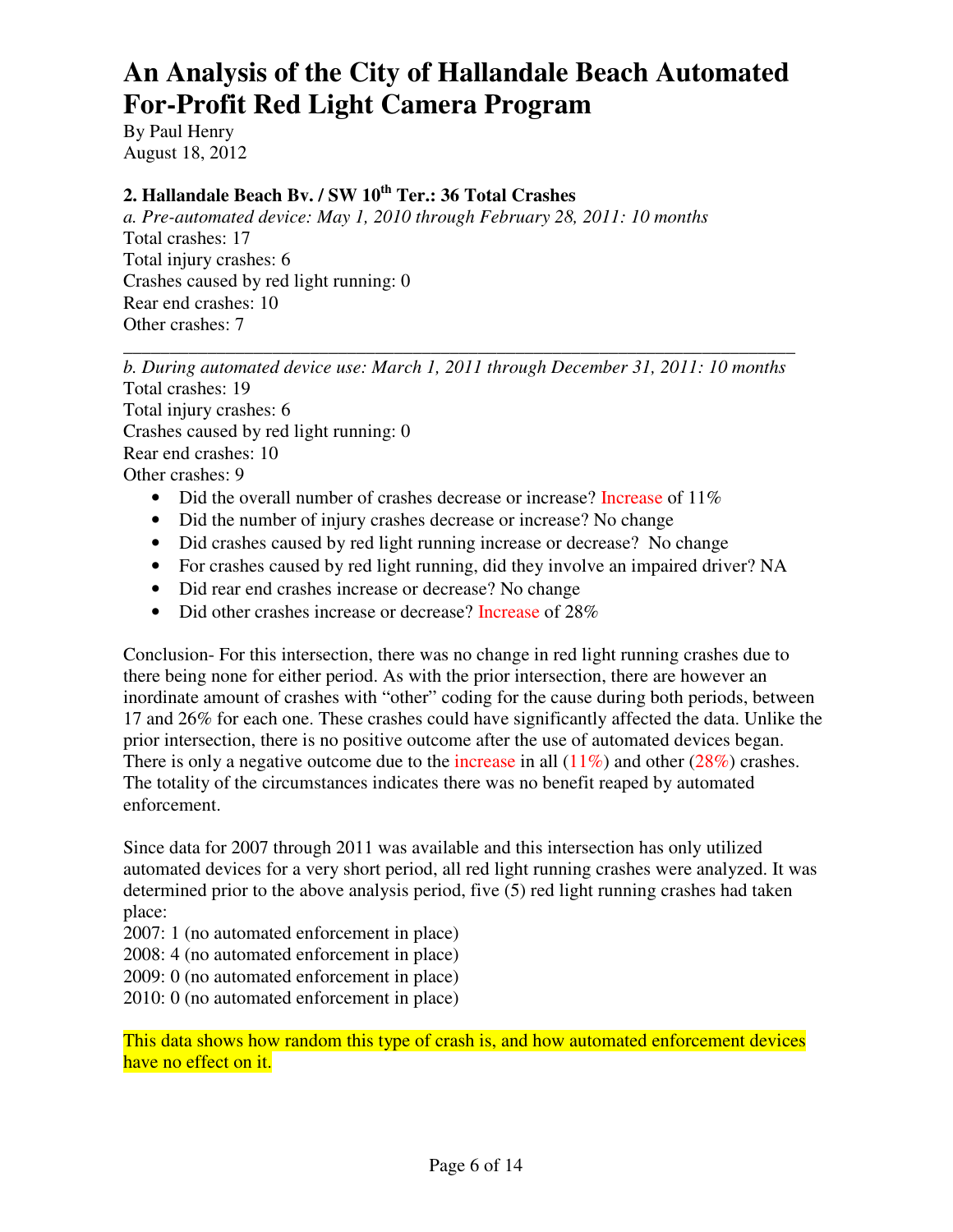By Paul Henry August 18, 2012

# **F. Financial analysis**

Proponents of automated for-profit enforcement devices often cite the factor of no cost to the taxpayer for the devices. That aspect was also reviewed.

## **1. City data**

The City of Hallandale Beach publishes online a monthly report<sup>2</sup>. As a part of this monthly report, expenses are listed by date, check number, vendor number, vendor name, and amount. Also listed are the number and type of tickets issued due to automated for-profit enforcement. It is noted that for the "Red light camera monthly report" the only figures are violations and revenue; no crash data is listed.

### a. Expenses

A review of the expenses paid to the for-profit device vendor American Traffic Solutions returned the following:

| 2VI 1                     |           |
|---------------------------|-----------|
| Date                      | Amount    |
| January 2011              | 5,447     |
| February 2011             | 5,003     |
| March 2011                | 4,762     |
| April 2011                | 10,092    |
| May 2011                  | 9,834     |
| June 2011                 |           |
| <b>July 2011</b>          | 10,036    |
| August 2011               |           |
| September 2011            | 29,402    |
| October 2011 (2 payments) | 29,597    |
| November 2011             | 14,742    |
| December 2011             | 14,506    |
| <b>Total for 2011</b>     | \$133,421 |
| <b>Average cost/month</b> | \$11,118  |

*Table 2: 2011 Monthly payments to ATS by the City of Hallandale Beach* 

**2011** 

*Table 3: 2012 Monthly payments to ATS by the City of Hallandale Beach*  **2012** 

| Date                      | Amount   |
|---------------------------|----------|
| January 2012              | 14,618   |
| February 2012             | 14,654   |
| March 2012 (no data)      |          |
| April 2012                | 14,778   |
| May 2012                  | 14,478   |
| 4-month total for 2012    | \$58,528 |
| <b>Average cost/month</b> | \$14,632 |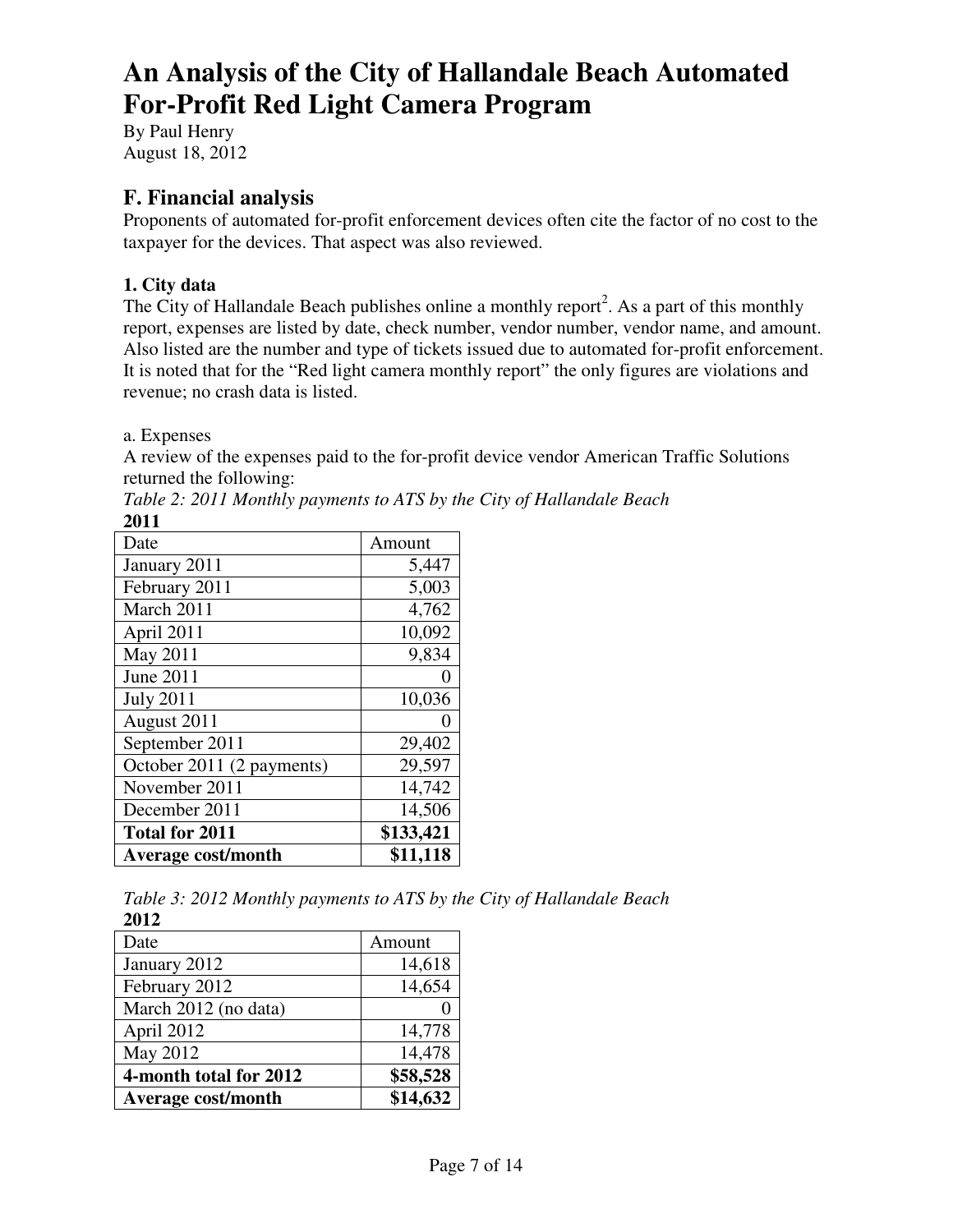By Paul Henry August 18, 2012

b. Tickets from automated for-profit devices

A review of the reported violations revealed the following information:

*Table 4, 2011 automated device violations as reported by the police department* 

| <b>Month</b>           | <b>Total</b> | <b>Straight</b> | Left | <b>Right</b>   |
|------------------------|--------------|-----------------|------|----------------|
| January 2011           | 72           | 23              | 0    | 49             |
| February 2011          | 40           | 11              | 0    | 29             |
| March 2011             | 299          | 226             | 0    | 73             |
| April 2011             | 158          | 143             | 0    | 15             |
| May 2011               | 310          | 296             | 0    | 14             |
| June 2011              | 87           | 86              | 0    | 1              |
| <b>July 2011</b>       | 296          | 283             | 11   | $\overline{2}$ |
| August 2011            | 237          | 215             | 10   | 12             |
| September 2011         | 272          | 251             | 7    | 14             |
| October 2011           | 114          | 110             | 0    | 4              |
| November 2011          | 163          | 139             | 6    | 18             |
| December 2011          | 148          | 125             | 11   | 12             |
| <b>Totals for 2011</b> | 2196         | 1908            | 45   | 243            |
| Monthly avg.           | 183          | 159             | 4    | 20             |

| Table 5, 2012 automated device violations as reported by the police department |  |  |
|--------------------------------------------------------------------------------|--|--|
|--------------------------------------------------------------------------------|--|--|

| <b>Month</b>    | <b>Total</b> | <b>Straight</b> | Left | <b>Right</b> |
|-----------------|--------------|-----------------|------|--------------|
| January 2012    | 172          | 151             |      | 13           |
| February 2012   | 220          | 177             | 12   | 31           |
| March 2012      | 238          | 203             | 19   | 16           |
| April 2012      | 345          | 290             | 12   | 43           |
| <b>Totals</b>   | 975          | 821             | 51   | 103          |
| 4-month average | 244          | 205             | 13   |              |

In August 2010, a news story<sup>1</sup> reported 94% of all violations in Hallandale Beach were for right turn violations, and that due to the law changing in 2010 (allowing for slow-rolling right turns in a "careful and prudent manner"), there was a 77% decline in violations due to this factor alone.

c. Editorial by the Mayor- number of violations

The Mayor stated the following in a July 22, 2012 edittorial<sup>3</sup>:

*The number of red-light running violations at our first camera location at Federal Highway and East Hallandale Beach Boulevard has fallen dramatically since state law changed in June 2010. That month, there was a high of 675 violations, which has since plummeted steadily to 58 in January 2012. Our other locations show that work remains to be done. Violations at West Hallandale Beach Boulevard and Southwest 10th Terrace began at 219 per month in March 2011, rose to a high of 331 in May of that year, and dropped back 218 in January of this year.*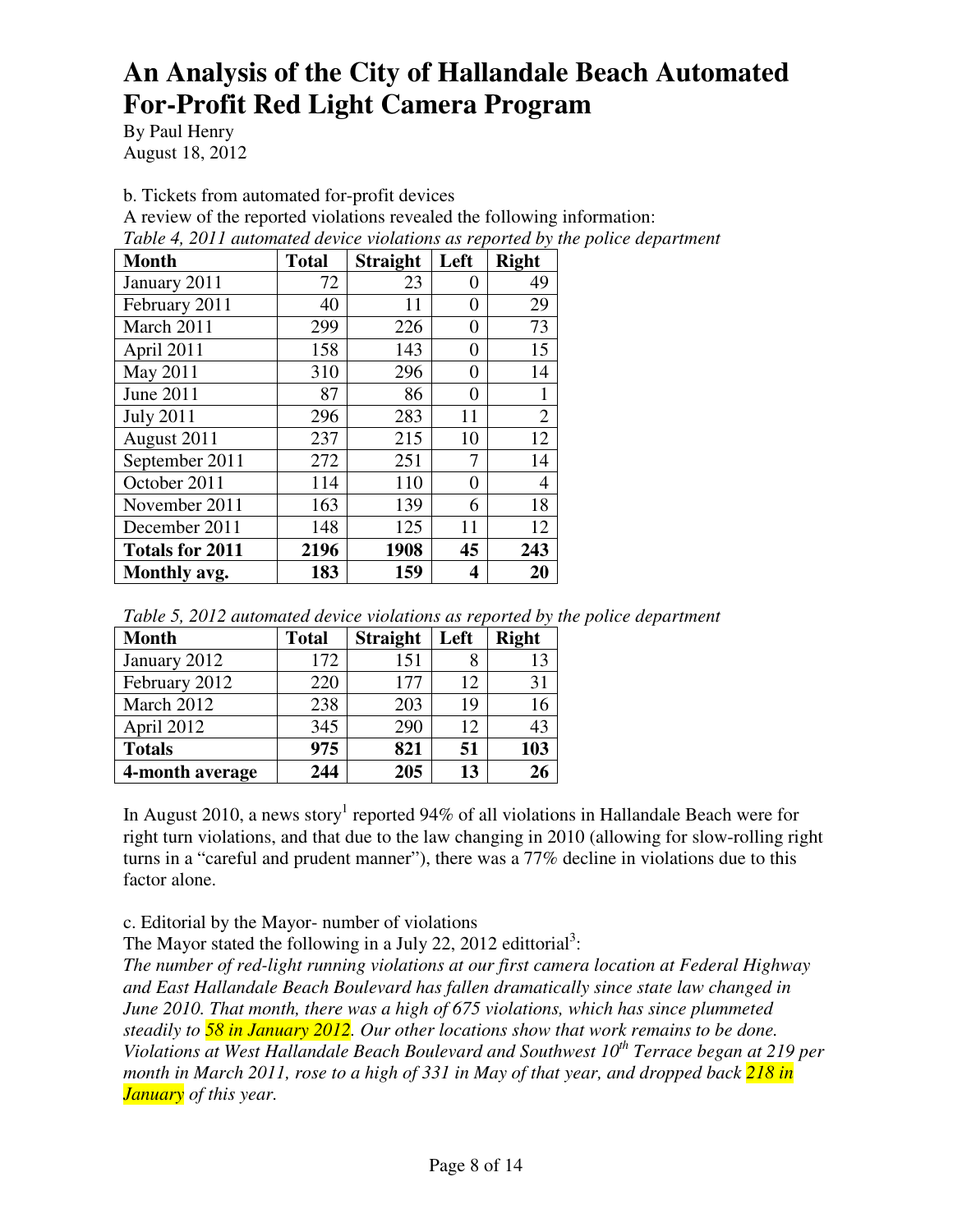By Paul Henry August 18, 2012

*At South Federal Highway and East Hallandale Beach Boulevard, violations started out at 24 in June 2011 and rose to 45 in January.* 

d. Revenue- gross vs. net

Under Florida Statute 316.0083, a city receives \$75 gross revenue for each paid ticket. It is noted not all tickets are ever paid, as some defendants are acquitted or others fail to pay them. Using a payment rate of 95%, the following shows the cost to the taxpayer based on the numbers claimed by the Mayor as well as the actual police department numbers:

| <b>Number of</b><br>tickets/month @<br>\$75 $(95\% \text{ rate})$ | <b>Gross</b><br>revenue/<br>month | <b>Device</b><br>average<br>cost/month in | <b>Employee</b> $(1)$<br>cost/month* | Net gain or (loss)           |
|-------------------------------------------------------------------|-----------------------------------|-------------------------------------------|--------------------------------------|------------------------------|
|                                                                   |                                   | 2011                                      |                                      |                              |
| 58 (55)                                                           | 4,125                             | 11,118                                    | 4,865                                | (11, 858)                    |
| 331 (314)                                                         | 23,550                            | 11,118                                    | 4,865                                | 7,567                        |
| 218 (207)                                                         | 15,525                            | 11,118                                    | 4,865                                | (458)                        |
| 45 (43)                                                           | 3,225                             | 11,118                                    | 4,865                                | (12,758)                     |
| 2011: 183 (174)                                                   | 13,050                            | 11,118                                    | 4,865                                | (2,933)                      |
| 2012: 244 (232)                                                   | 17,400                            | 14,632                                    | 4,865                                | (2,097)                      |
| 2011 Annualized:                                                  |                                   |                                           |                                      |                              |
| 95% of 2196 (2086)                                                | 156,450/yr                        | 133,421/yr                                | 58,390/yr                            | $(35,361)/12 =$ \$ $(2,947)$ |

*Table 6, net gain or loss* 

\*Florida law requires a trained officer to review violations. The starting salary for a Hallandale Beach Police Officer as of August 2012 was \$48,658, with 20% added here due to taxes and retirement to reflect a more accurate cost to the taxpayer. This figure does not take into account any overtime or other costs due to court, etc.

*Table 7, known actual costs for 2011, best-case scenario* 

| Number of<br>tickets | Gross revenue at   Payouts to ATS<br>\$75 each |           | Officer cost | Net gain or<br>$(\text{loss})$ |
|----------------------|------------------------------------------------|-----------|--------------|--------------------------------|
| 2,196                | \$164,700                                      | \$133,421 | \$48,658     | (\$17,379)                     |

*Table 8, projected actual costs for 2012, best-case scenario* 

| Number of | Gross revenue at   Payouts to ATS |           | Officer cost | Net gain or |
|-----------|-----------------------------------|-----------|--------------|-------------|
| tickets   | \$75 each                         |           |              | (loss)      |
| 2,928     | \$219,600                         | \$175,584 | \$48,658     | $(\$4,642)$ |

### **1. Revenue loss**

Based on this data, the threshold number of violations per month for the city to break even on automated for-profit enforcement is 213. Based upon the Mayor's claimed numbers<sup>3</sup>, the city has fallen short of this number repeatedly. Based upon the actual police department numbers, the city was well below this threshold with 183 per month for 2011. This average number shows the city lost about \$2,933/month for all of 2011, and the city will continue to lose over \$2,000/month based on 2012 numbers that are available.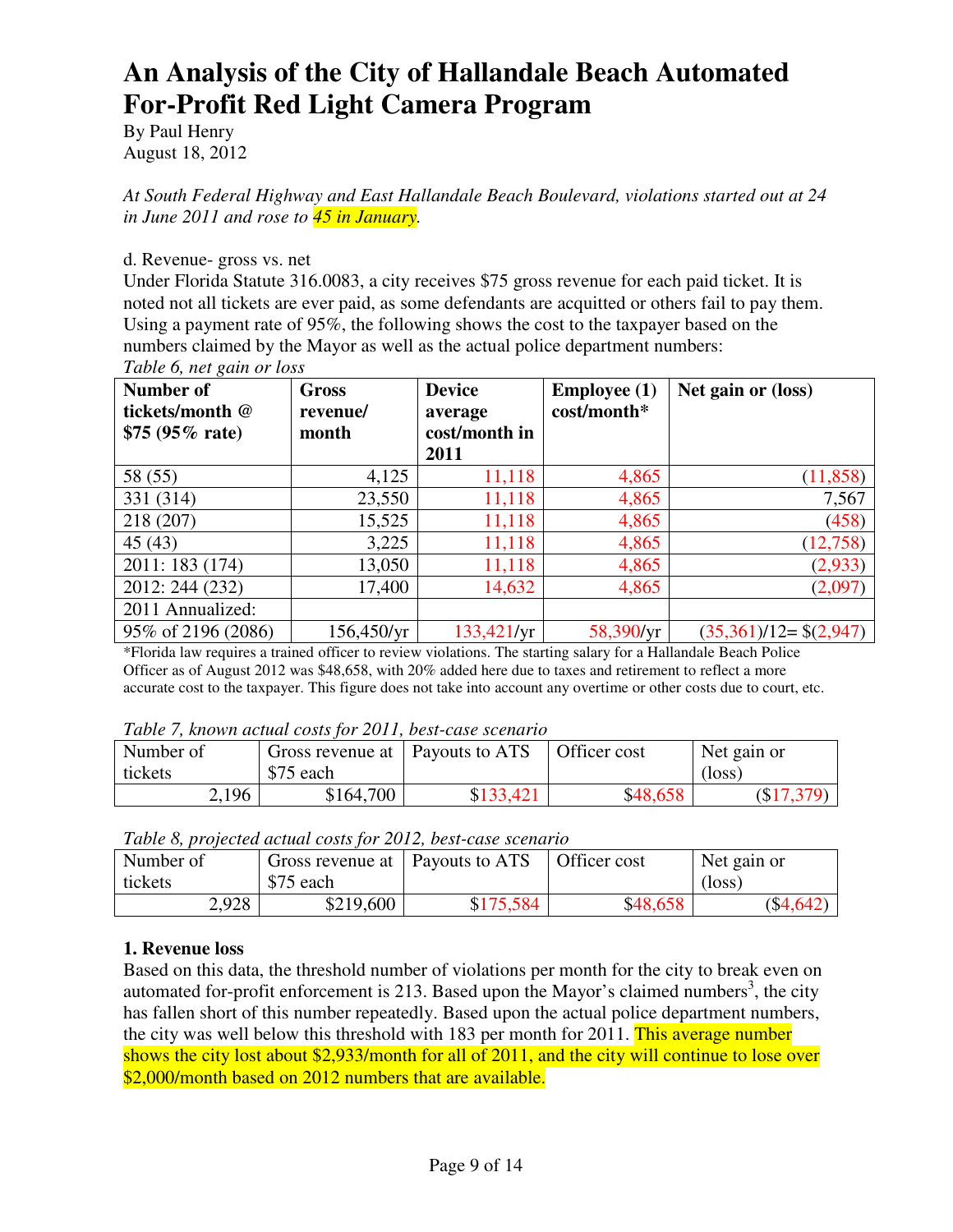By Paul Henry August 18, 2012

### **2. Revenue recovery**

The 2011 payments to ATS are indicative of a "cost neutral" system vs. a fixed contract amount. In this situation, as the amount varies each month vs. a fixed contract amount. This situation arises when a city has insufficient tickets to meet the minimum contract amount. The amount due is deferred until later, when presumably there will be sufficient ticket revenue.

### **3. Cost neutral**

Florida Statute 316.0083 prohibits a per-ticket payment scheme. The approved method is a monthly contract, which is usually anywhere from \$3,000 to \$5,000 per device per month. An automated for-profit vendor in California, Redflex, attempted to utilize a cost neutral system and a lawsuit was filed<sup>6</sup>. Presiding Judge Diane M. Price of the California Superior Court wrote:

"This court agrees with the defendant that the Redflex contract's cost neutrality provision improperly bases the city's payment to Redflex on the number of citations generated, at least to the extent there are not enough citations generated to cover the fee in a given month. Even if one were to interpret the contract's provision obligating the city to pay 'the cumulative balance invoiced' to mean that any outstanding balance unpaid in a given month due to a deficit of citations will be rolled over to invoices for subsequent months, that cumulative balance obligation is still limited 'to the extent of gross cash received by the city' and, therefore, may never have to be paid if insufficient citations are issued."

### **4. Discrepancy with Mayor's editorial**

It is noteworthy the Mayor's claimed violation numbers<sup>3</sup> for January 2012 totaled 321  $(58+218+45)$  above). The true number from the police department was 172<sup>2</sup>. The figure of 321 was an 87% increase above the true number. The possibility the Mayor was referencing another month or year was examined. The number 321 was not eclipsed in 2012 until April, when 345 violations were reported. In 2012, police data<sup>2</sup> shows there were 220 in February and 238 in March. There had been only 148 in December 2011. There were not exactly 321 violations reported<sup>2</sup> by the police department in all of 2011 or 2012.

Aside from the financial issue, the fact the alleged violations are still as high as they are demonstrates the devices are ineffective.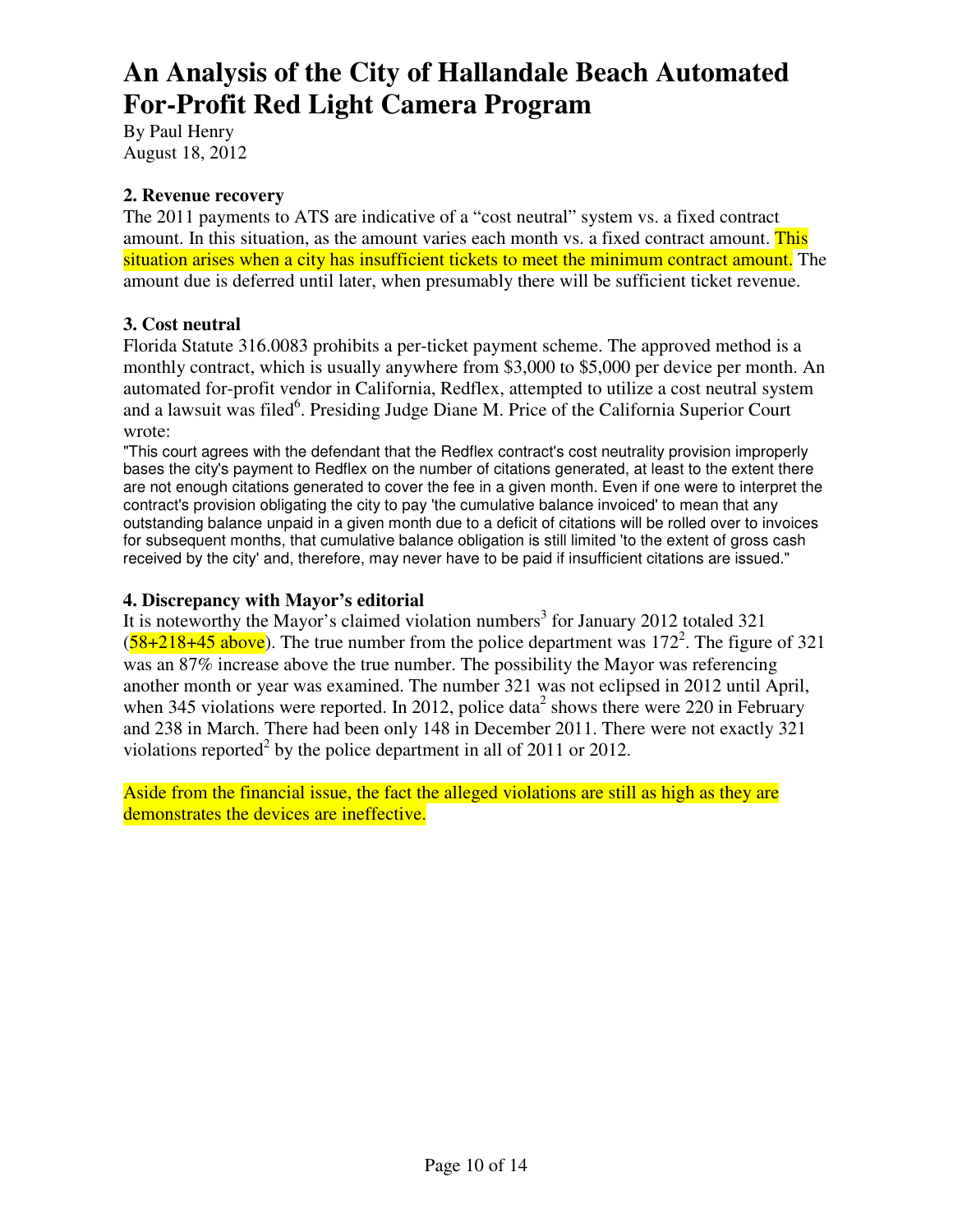By Paul Henry August 18, 2012

# **G. Graphical data**

**1. US 1 N (Federal Hwy.) / E. Hallandale Beach Bv.: 145 Total Crashes December 5, 2009- December 4, 2011** 



**Automated for-profit enforcement was in use from December 5, 2009 on.** 

**2. Hallandale Beach Bv. / SW 10th Ter.: 36 Total Crashes May 1, 2010- December 31, 2011** 



**Automated for-profit enforcement was in use from March 1, 2011 on.** 

**3. Average red light running crashes per year, 2007-2011 (5 years)** 

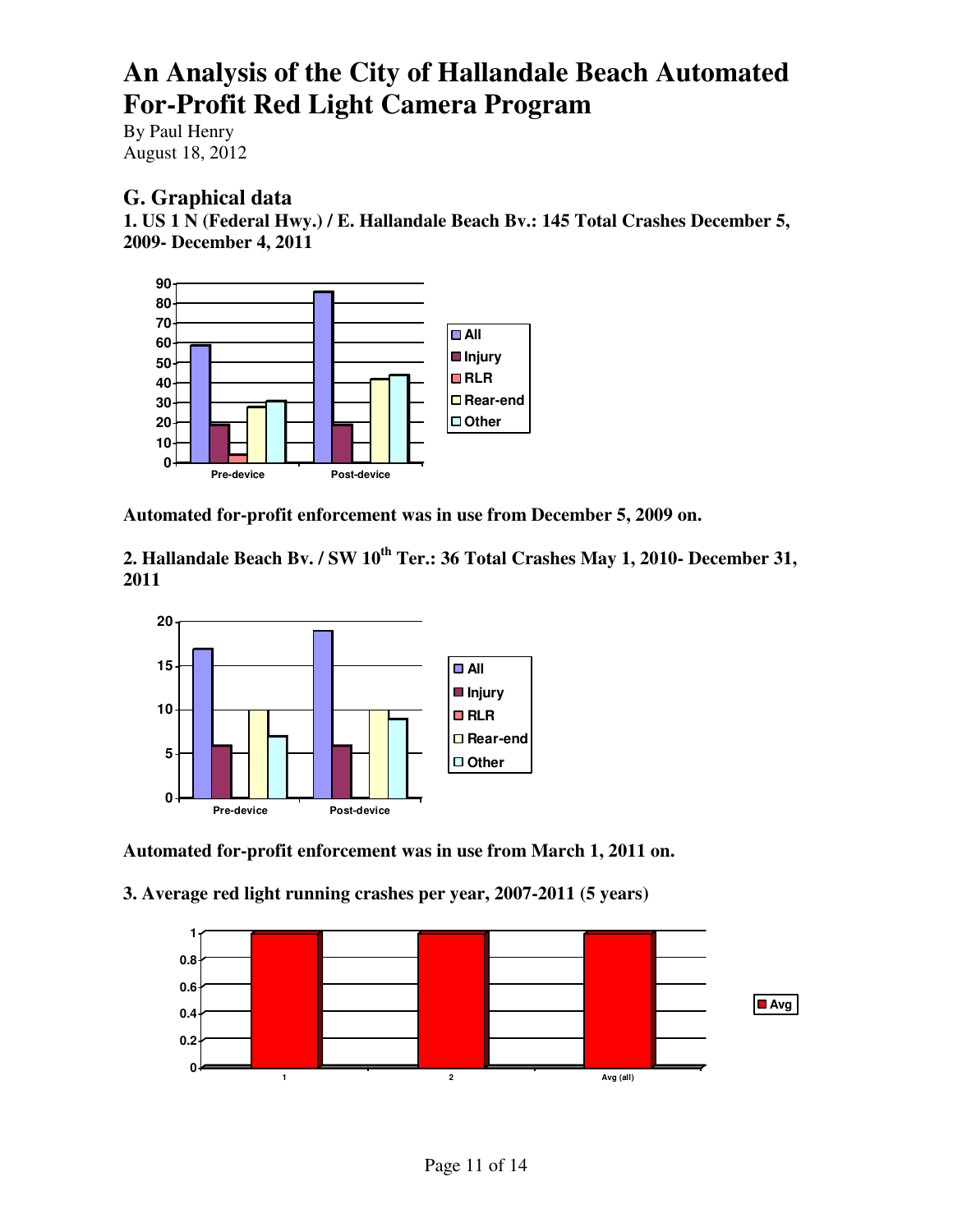By Paul Henry August 18, 2012

# **H. Conclusions and overall synopsis**

Overall, there are three (3) significant conclusions based upon this analysis. **1. Use of automated for-profit law enforcement did not enhance traffic safety.**  For the time prior to the use of automated for-profit enforcement devices, the only possible benefit was a reduction of red light running crashes at intersection 1. This benefit comes at the cost of an increase in overall crashes as well as other types of crashes. As was noted for the extended historical data for intersection 2, a similar reduction in red light running crashes was seen from 2008-2009 with no use of automated devices. Additionally, of the four (4) red light running crashes at intersection 1, one (1) was due to a DUI.

Of significance, the total amount crashes and the amount of rear end crashes at intersection 1 has been a safety factor. Prior to device use, there were 59 total crashes and 28 rear end crashes at this intersection. Post device use, there were 86 total and 42 rear end crashes.

Finally from a safety aspect, when the city was compelled to comply with the 2010 law authorizing automated for-profit devices, their violation rate decreased sharply due to not issuing notices on less hazardous right turn violations. This reduction was reported<sup>1</sup> as  $77\%$ over the course of two (2) months. This also negatively affected the revenue aspect.

### **2. The use of automated for-profit law enforcement devices has cost, not saved, the taxpayer money**

Proponents of and salespeople for automated for-profit devices argue that there is no cost to the taxpayer to utilize them. In this example, it has been proven via data from the City of Hallandale Beach that \$133,421 was paid to the automated device vendor ATS, and the \$48,658 annual salary of an entry-level police officer added. It has likewise been proven that in all of 2011, the city recorded 2,196 violations involving these devices, down significantly from prior years when all right turn violations were included. In the best-case scenario of every violation being paid and the actual salary being the only amount the city had to pay, this would have resulted in a loss to the taxpayer of \$17,379 for 2011, or an average of \$1,448 per month. Since in reality every violation is not prosecuted or paid, police officers receive raises and employees have additional costs such as IRS withholding and retirement, the revenue side is lower and the expense side is higher. Using a conservative 95% payment rate for the violations and 20% for the employee costs, this would result in a monthly loss (cost to the taxpayer) of approximately \$2,947.

### **3. A public official stated grossly inaccurate statistics or data publicly**

In a July 22, 2012 letter to the editor by the Mayor of Hallandale Beach in July 2012<sup>3</sup>, the Mayor claimed violation numbers that have been proven to be grossly inaccurate. Her number of 321 violations in January 2012 was proven to be 172. All months for 2011 and 2012 were reviewed, and the number 321 did not appear for any of them. This gross exaggeration of the violation numbers would have the effect of the readers believing the violations were much higher than they actually were.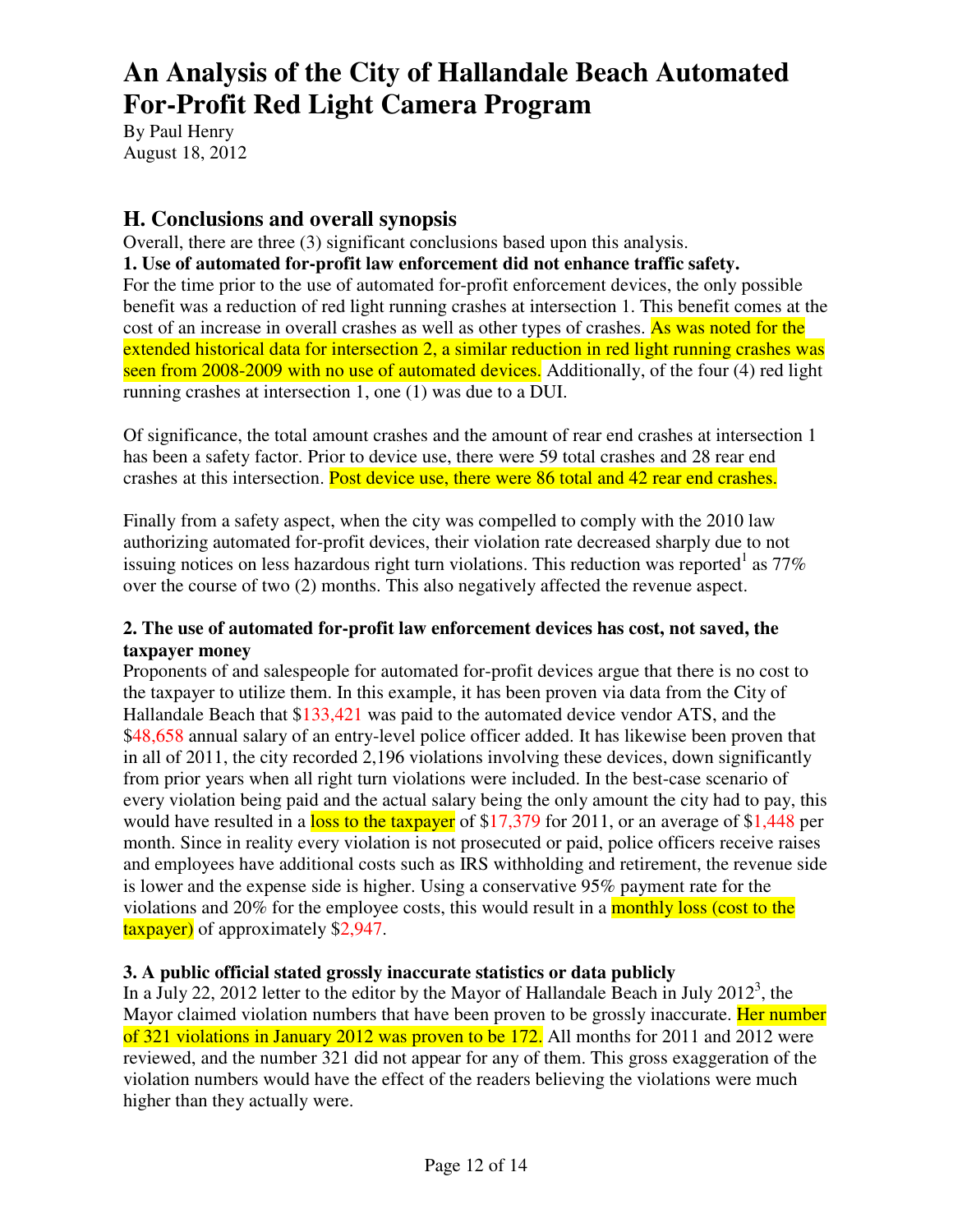By Paul Henry August 18, 2012

#### **Overall synopsis**

In the author's law enforcement experience, rear end crashes are caused by driver inattention, and are non-preventable. Additionally, it is impossible to predict where or when a traffic crash will take place. The data revealed in this report could be drastically different one way or the other if reviewed again in another year based on just a few crashes. This is again reinforced in the extended data.

It is inconsistent with the goal of safety and fiscal sensibility to utilize enforcement, either human or automated, where there have been very few or not been any crashes or any preventable crashes.

It is noted crash data is readily available to the local police, who are the ones that prepare the crash reports utilized and would therefore be the first ones to know where the crashes are taking place, what is causing them, and then assigning staffing for enforcement in order to reduce the crash rate.

Regardless of the law enforcement problem, the above situation is a sound law enforcement management technique. For example, a city may be experiencing daytime burglaries in a certain neighborhood. The Chief of Police would be wise to direct additional patrol staffing to that area until the problem subsided. Another example is as evidenced by Chapter 17 Section 20 of the law enforcement-accredited *Florida Highway Patrol Policy Manual*<sup>7</sup>. The manual directs the Troop Commander to assess crash data quarterly, prepare an analysis, and forward it down the chain of command in order to reduce the crash rate.

The analysis process is specified in Chapter 17 Section 20.06:

### **17.20.06 PROCEDURES**

### A. ANALYSIS OF TRAFFIC CRASH DATA

1. The analysis of traffic crash data should include, but not be limited to, the following information:

- a. Locations with the greatest number of crashes listed in order from highest to lowest.
- b. Listings of the specific roadways and the number of crashes which occurred on them.
- c. Days of the week and times when the crashes occurred.
- d. Any violations or other significant factors contributing to the crashes.

The author has concluded the for-profit aspect of this enforcement has caused many elected and other officials that have taken an oath to support and defend the Florida and United States Constitutions to overlook their oath and misrepresent the facts regarding traffic crashes caused by red light running.

The author was not paid to prepare this analysis or assisted by any other person or group other than peer review for typographical errors.